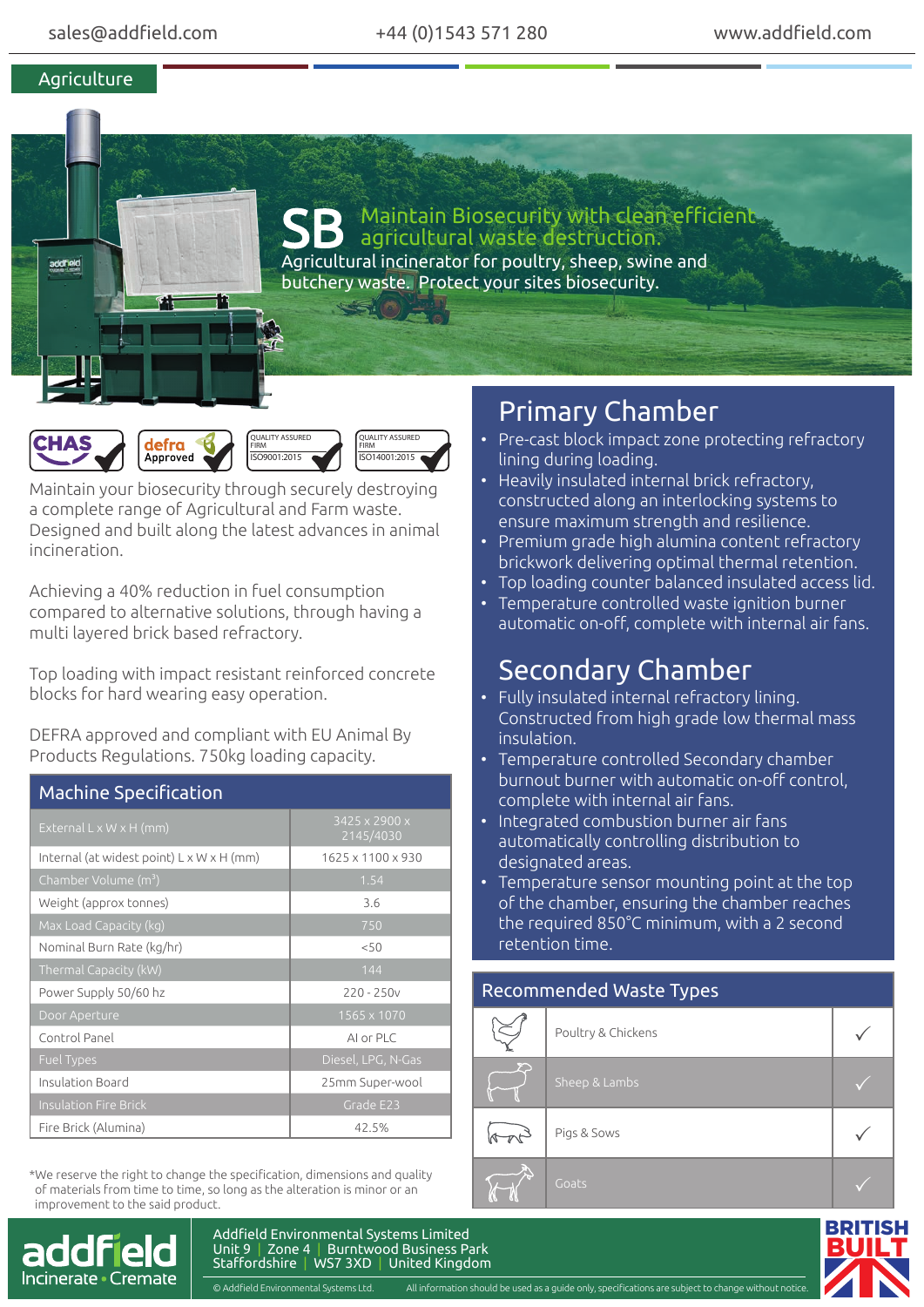### **Agriculture**



#### SB Maintain Biosecurity with clean efficient agricultural waste destruction.

### Waste Loading and De-Ashing

The agricultural range of incinerators are designed for top loading directly into the primary chamber. Loading can be manual or mechanically through digger or hydraulic bin tipper. To be loaded no more than once per day prior to operation. The incineration process will reduce the waste to approximately 3% volume, ash. The ash should be removed before the following waste is loaded to ensure optimum burn rates. Optional de-ashing doors are available

## The Addfield Difference

- Pre-Fabricated 8mm & 10mm robust mild steel casing, seam welded and suitably stiffened/ braced where necessary.
- Optimised loading chamber for maximum operational capacity.
- Lightweight resilient refractory fibre insulated lid, providing a tight seal, giving excellent thermal efficiency.
- Counterweighted loading chamber lid for ease of use.
- Primary chamber lining thickness 180mm rated up-to 1450°C
- Premium paint finish Steel structures are painted using a two pack high grade paint system.
- Multi-layered refractory lining using fire bricks and insulation bricks, improving thermal efficiency.





Bin Tipper

The Bin Tipper unit empties waste within the bin using a unique electro-hydraulic mechanism that can lift and tip more than 150kg. Hands free loading ensures operators safety, when dealing with hazardous waste.



Allowing you to operate the incinerator in all locations as well as providing a backup to your traditional supply. Available in 1000 to 5000 litre capacity. Fuel can be safely stored and monitored in close proximity to your incinerator.





### Fuel Tank Control Panel

Specially designed control panels, to manage your incineration. Pre-programmed and able to be manually adjusted for optimal results. Push button and touch screen control with optional data logging system.



Addfield Environmental Systems Limited Unit 9 | Zone 4 | Burntwood Business Park Staffordshire | WS7 3XD | United Kingdom